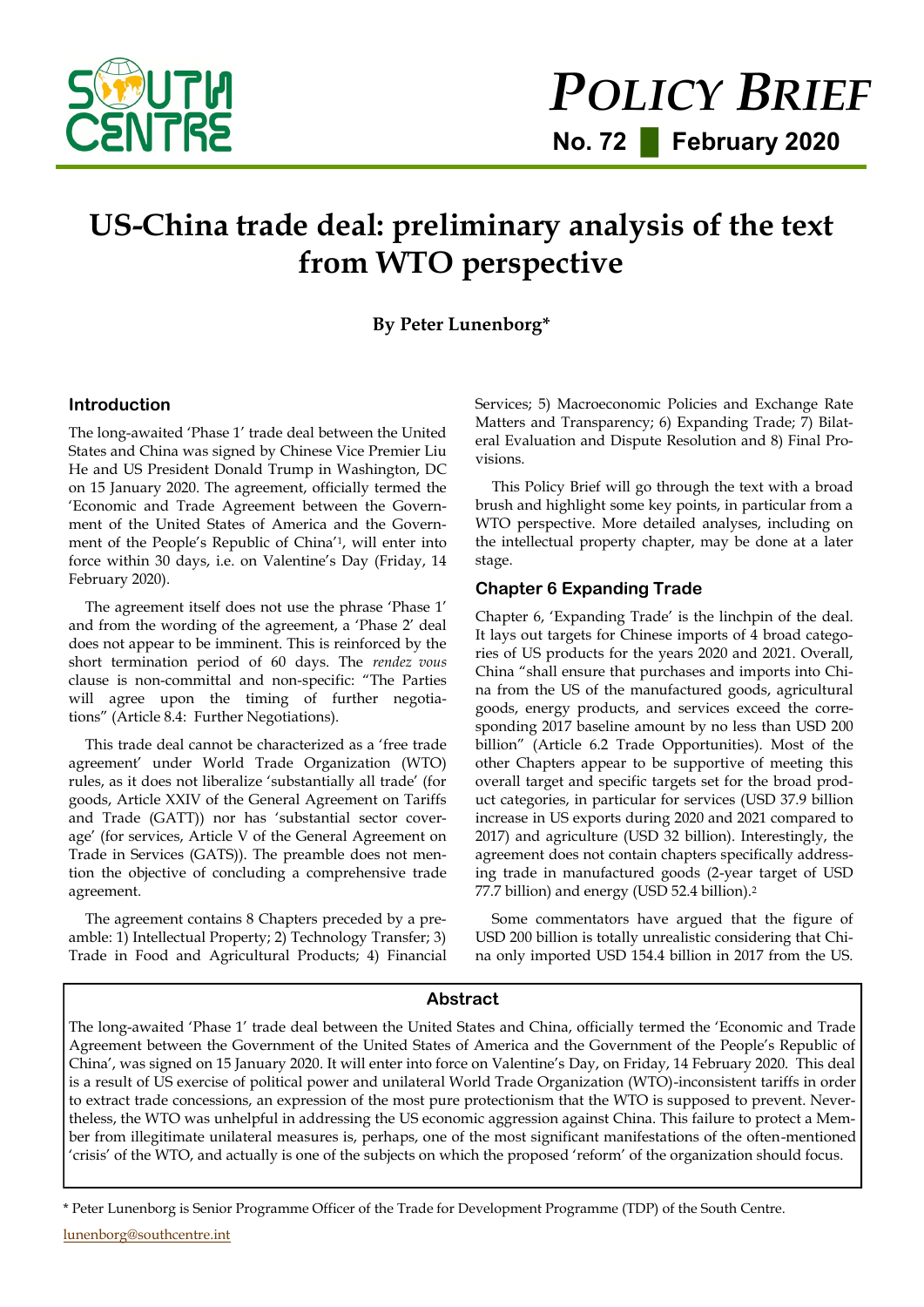

**Figure 1. China imports from US (all imports), 2001-2021 (actual and projected, all imports, USD bn)**

Yet, if one extrapolates the average annual compounded growth rate from 2001 to 2017 (around 12%) to the years 2020 and 2021, China would have imported USD 215.4 billion in 2020 and USD 240.6 billion in 2021. In other words, without the trade war and everything else being equal, China would have imported a combined USD 147 billion more in the years 2020 and 2021 compared to the year 2017. Thus, globally speaking it appears that China would be able to import such amounts although it remains quite a stretch as there is still a gap of more than USD 50 billion compared to the 'normal' pattern of trade, based on historical figures (see Figures 1 and 2).

Applying the same methodology to the subcategories of goods covered by the US-China trade deal, it appears that the targets in the US-China trade deal seem to be below the historical import growth trend, except in the case of energy. It is noted that Chinese import growth during the period 2001-2017 was exceptionally high partly due to its WTO accession and associated implementation of WTO commitments and that the Chinese economy has significantly slowed down as a result of the trade war; hence, to project such high growth rates into the future should be taken with caution.

The trade deal might have effects after 2021: "Parties project that the increases in the amounts of manufactured

**Figure 2. Targets set in the US-China trade deal for the 2 year-period 2020 and 2021 vs projected additional Chinese imports from US without trade war during same period (USD bn)** 



Notes: The 'additional' amounts are the amounts compared to the year 2017. The imports in the scenario 'without trade war' isassumed to be imports if the average annual compounded growth rate of Chinese imports of US goods during 2001-2017 is extrapolated to the years 2020 and 2021 (for the particular subcategories).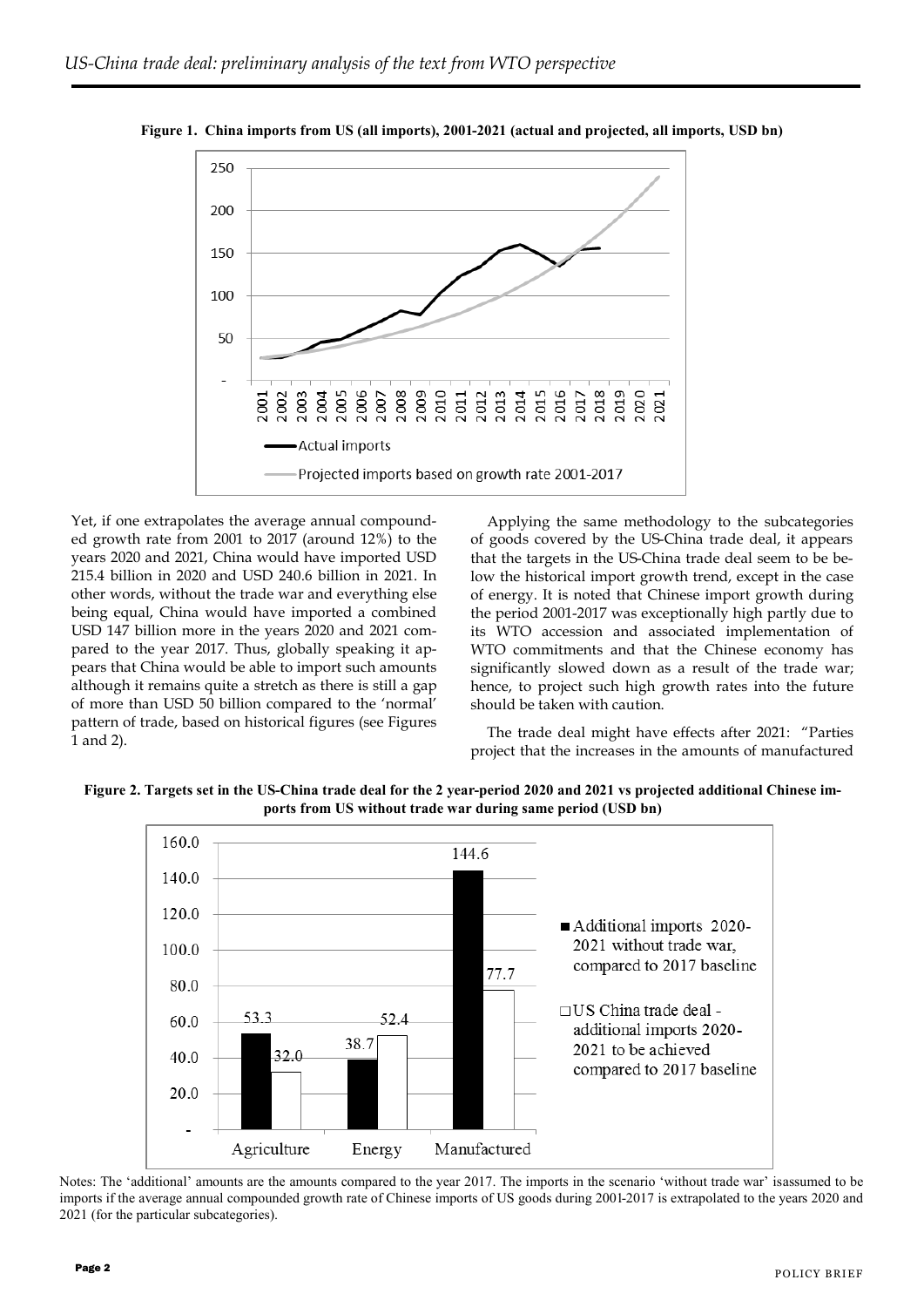goods, agricultural goods, energy products and services purchased and imported into China from the US will continue in calendar years 2022 through 2025." (Article 6.2.3)

This agreement appears to signal a return to 'managed trade'. This is quite ironical in view of the strong rhetoric by the US in promoting 'free markets' and its current attempts to penalize 'non-market economies' in the context of the WTO. In fact, it is the flipside of a 'voluntary export restraint' agreement (VER), in which exports are restricted taking into account certain targets. In the past the US and the European Union (EU) negotiated such agreements with Japan, among others on cars and semiconductors. The WTO Safeguard Agreement prohibits VERs and phased them out. Article 11.1(b) states that "a Member shall not seek, take or maintain any voluntary export restraints, orderly marketing arrangements or any other similar measures on the export or the import side." A question for WTO Members is whether the US-China trade deal is an "…orderly marketing arrangement or any other similar measure on the export or the import side".

A main question is how China can 'ensure' a particular volume of imports of particular product groups. Not any government in the world including China can simply press a button and imports take place. In areas where China might be able to direct government procurement or trading, the Parties also "acknowledge that purchases will be made at market prices based on commercial considerations" (Article 6.2.5). This is an important clarification sought and obtained by Chinese negotiators, as China would not be forced to purchase US products if not available in adequate quantity or quality, or offered at non-competitive prices.

Tariff policy is a major policy tool available to China to influence the volume of merchandise imports. In order to meet the targets set under the trade deal, China would probably have to forego the retaliatory tariffs it imposed in response to the US unilaterally imposed tariffs under Section 301 which remain in violation of WTO rules, as discussed in the South Centre's Research Paper 86.<sup>3</sup> This might not even be enough and China would have to reduce such tariffs even further, e.g. through duty reductions or exemptions or opening up of tariff rate quotas.

The agreement is silent on the US imposition of tariffs, and it is unclear whether the US would maintain its WTO-inconsistent Section 301 tariffs while China would have to reduce tariffs, at least for the coming 2 years. What will happen after 2021 is a big question mark. Article 8.2 of the Agreement on Safeguards gives any WTO Member the right to suspend 'the application of substantially equivalent concessions or other obligations under GATT 1994' if another WTO Member applies a safeguard measure; in some cases this right applies only after 3 years, when the safeguard measure has been implemented as a result of an absolute increase in imports and that such a safeguard measure

conforms to the Safeguard Agreement. The US has unconvincingly argued that Section 301 tariffs are not safeguard measures; China has reserved the right to make use of the right to suspend concessions.

The US also has a role to play in meeting the agreed upon targets. For instance, in order to increase US exports of education-related, business and personal travel it may need to review applicable visa requirements for Chinese nationals, and to increase exports of energy products, it should provide licenses for the export of Liquefied Natural Gas (LNG). Article 6.2.7 addresses this: "If China believes that its ability to fulfil its obligations under this Chapter is being affected by an action or inaction by the US or by other circumstances arising in the US, China is entitled to request consultations with the US."

## **Chapter 2 Technology Transfer**

Chapter 2 on Technology Transfer contains obligations that go beyond the WTO rules. Some of the wording appears to be borrowed and is reminiscent of Bilateral Investment Treaties (BITs), in particular the prohibition to require technology transfer as a condition for investment, a performance requirement not covered by the WTO Agreement on Trade-Related Investment Measures (TRIMs). While such prohibition may set a precedent for US negotiations with other developing countries, its possible impact would depend on the extent of use and enforcement of such requirements under national laws.<sup>4</sup>

In the US-China trade deal this prohibition has been made more explicit and precise and has been widened to also include 'pressure' from the other Party: "Neither Party shall require or pressure persons of the other Party to transfer technology to its persons in relation to acquisitions, joint ventures, or other investment transactions" (Article 2.2 on Market Access). 'Pressure' is a rather subjective term and might include a range of measures or circumstances.

An EU-US-Japan (trilateral) statement issued on 14 January 2020 - one day before signature of the US-China trade deal - stressed "the need to reach out to and build consensus with other WTO Members on the need to address forced technology transfer issues…"<sup>5</sup> As such, it can be expected that some of the contents of Chapter 2 could re-emerge in some form in proposals to the WTO. However, in the WTO Investment Facilitation (IF) negotiations - a plurilateral initiative of which US currently is not part which explicitly excludes 'market access' from its scope, a prohibition of technology-related performance requirements is not foreseen.

Nonetheless, some other language in Chapter 2 could touch upon IF, for instance with respect to the 'administration' of measures. Article 2.4.1 (Due Process and Transparency) requires that 'any enforcement of laws and regulations with respect to persons of the other Party is impartial, fair, transparent, and non-discriminatory'. Especially the words 'fair' and 'non-discriminatory' bear significance and have been interpreted by investment tribunals inconsistently and often in expansive and unex-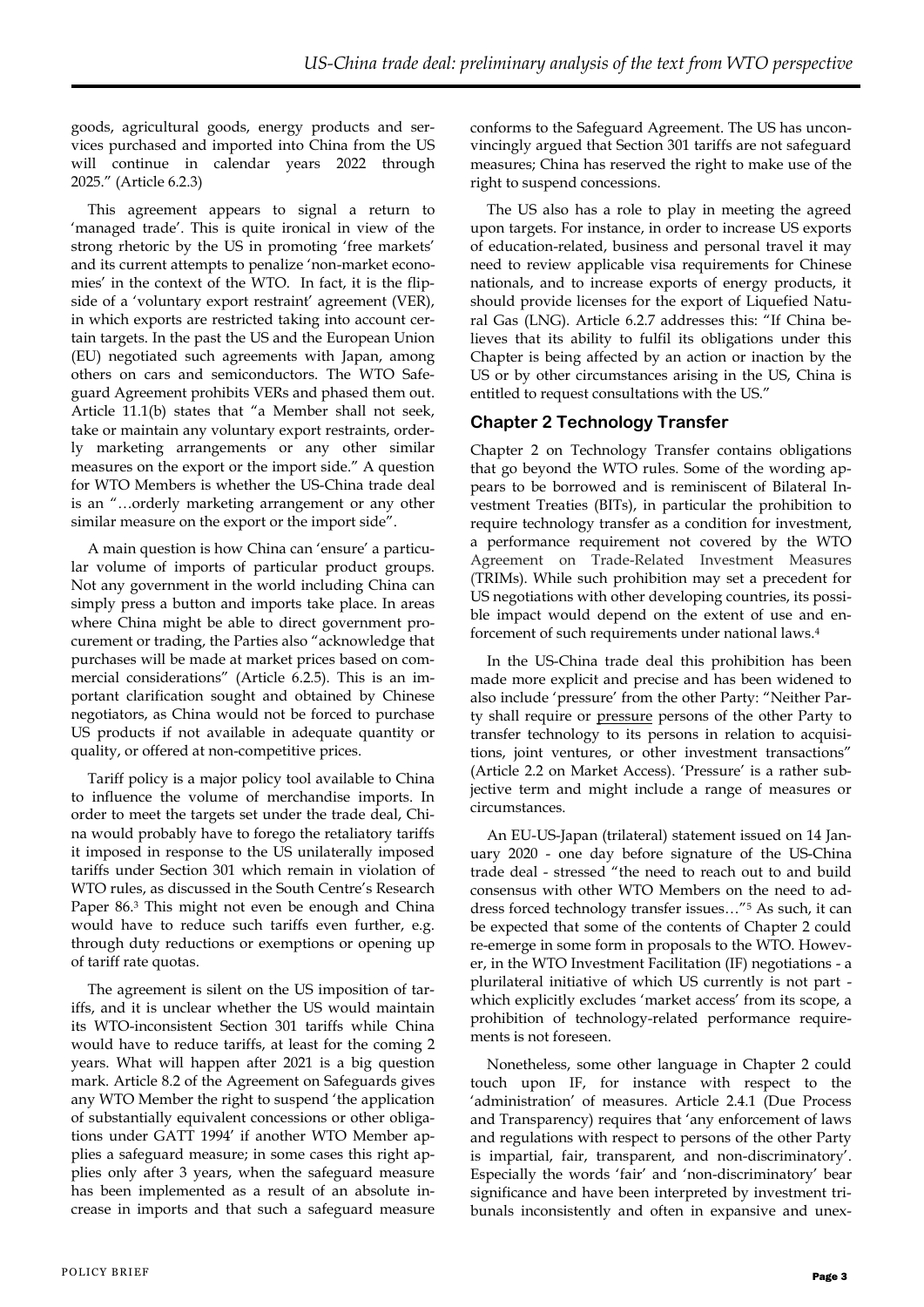#### pected ways.<sup>6</sup>

## **Chapter 3 Trade in Food and Agricultural Products**

Chapter 3 deals with agricultural trade containing very detailed measures, mostly with the aim of increasing US exports of certain agricultural products to China and not the other way around. In particular, various Annexes appear to attempt to delineate or limit China's use of Sanitary and Phytosanitary (SPS) measures:

- China cannot require on-site audits for registering US facilities or for approving importation (feed additives/ distillers' dried grains)
- China to allow importation from approved US facilities (most groups of agricultural products)
- China to renew existing licenses within 20 working days (feed additives/ distillers' dried grains)
- China may refuse shipments if it determines that there is a 'significant, sustained or recurring pattern of non-conformity' with a food safety measure, but only from a particular facility (aquatic products, feed additives/ distillers' dried grains)

With respect to the last provision, the concern that 'one bad apple spoils the whole bunch' has been raised earlier by developing countries in the negotiations on Special and Differential (S&D) treatment provisions under paragraph 44 of the Doha Declaration. On the SPS Agreement, the Group of Ninety (G-90) proposed the following: "4.4. Importing developed country Members shall not ban the importation and marketing of products originating from a least developed country Member and developing county member facing capacity constraints based on the rejection of shipments from one or a limited number of suppliers from that Member" (WT/MIN(17)/23/Rev.1, 10 December 2017). The US has addressed this concern for some of its own agricultural products with this trade deal, whilst consistently rejecting – paradoxically - the G-90 proposals.

Some of these measures imply that China has to trust to a great extent the US food safety system. Furthermore, the bar for banning imports on the basis of food safety concerns has been set quite high in the case of aquatic products and feed additives. These raise questions about how China will apply, in relation to US products, 'risk-based' or 'science-based' assessment of food safety in a manner that protects Chinese consumers.

Annex 11 titled Plant Health, is essentially about (re)allowing certain agricultural products in each other's market. Here China has some limited gains, yet obligations are tilted in favour of US. There is an obligation to allow imports of US products into China: The Animal and Plant Health Inspection Service (APHIS) of the United States Department of Agriculture (USDA (USDA/APHIS) and the General Administration of Customs of the People's Republic of China (GACC) 'shall sign and implement a phytosanitary protocol to

allow the importation' of US fresh potatoes, California nectarines, US blue berries, California Hass avocadoes, US barley etc. into China – each with specific deadlines. On the other side, the US only has an 'effort obligation': USDA/APHIS shall 'complete its regulatory notice process for imports' of Chinese fragrant pear, Chinese citrus and Chinese jujube/red date. Only in the case of Chinese bonsai Parties shall '… sign, as soon as possible such protocol' (i.e. no specific deadline).

Annex 14 deals with Tariff Rate Quotas (TRQs). China has TRQs for 7 products: wheat, corn, rice, rice (short and medium; long grain), sugar, wool and cotton. The largest quota quantities are allocated to wheat (9.363 million Tons) and corn (7.2 million Tons) and the TRQs for these products have not always been filled. At the 2013 WTO Bali Ministerial Conference, ministers adopted a decision on TRQ administration with a view to increasing fill rates of existing WTO bound TRQs.<sup>7</sup>

The US was among the Members exempted to implement this decision, while China has to implement the Bali Decision. The US-China trade deal crafts additional rules for China's administration of its wheat, rice and corn TRQs. In particular, unused TRQs are to be re-advertised during the year on 1 October at the time when the US harvest season starts. TRQs are to be allocated in commercially viable shipping amounts. Also, some transparency requirements including detailed publication requirements not compulsory at the WTO or under the Bali decision are demanded from China. The Bali decision on TRQs, last reviewed in 2019, is not mentioned in Annex 14.<sup>8</sup>

Annex 15 on Domestic Support consists of only 2 paragraphs. The first paragraph deals with transparency: "China shall respect its WTO obligations to publish in an official journal its laws, regulations and other measures pertaining to its domestic support programs and policies". Such a publication obligation does not seem to be part of its current WTO obligations: the WTO Agreement on Agriculture (AoA) contains certain notification obligations, including for domestic support measures for which exemption is sought (see Article 18 AoA) but does not contain an obligation to publish. In addition, China does not appear to have undertaken such an additional transparency obligation in its Working Party Report as part of its WTO accession.

In paragraph 2, the US reserves its rights under the WTO Dispute Settlement Understanding (DSU) with respect to China's domestic support measures. This would include WTO dispute settlement case DS511 (*China — Domestic Support for Agricultural Producers*) concerning market price support (MPS) for wheat, Indica rice, Japonica rice and corn, which is to be implemented by 31 March 2020.<sup>9</sup> US might resort to a compliance panel if it considers that China would be non-compliant. However, in the absence of the Appellate Body such report might not be adopted in case of an appeal.

Annex 16 deals with agricultural biotechnology. It mirrors, and in some cases even strengthens, similar provi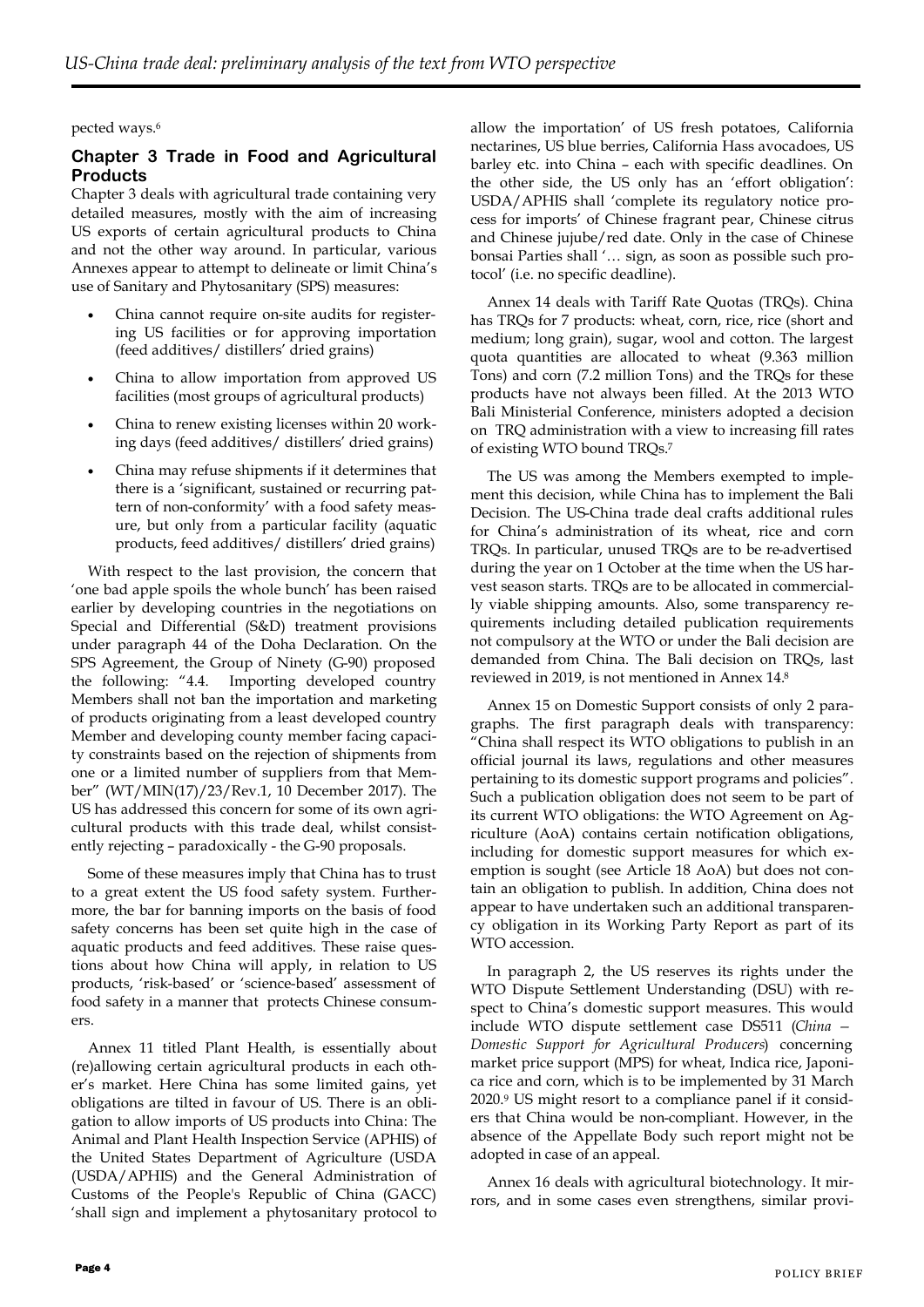sions of Chapter 3B of the United States-Mexico-Canada Agreement (USMCA).10 It contains obligations to speed up the approval processes for products of agricultural biotechnology, accept applications on an ongoing, year-round basis, and to limit such processes to no more than 24 months. Once approved the authorization period shall be at least 5 years. Explicit time limits are not in the USMCA. Annex 16 also contains some rules on 'low-level presence' (LLP) occurrences. China is to provide to the US a summary of any risk or safety assessment that it has conducted in connection with an LLP occurrence. Under the USMCA, such summaries are to be provided 'on request, and if available,' and 'in accordance with its domestic law'.

## **Chapter 4 Financial Services**

Chapter 4 on Financial Services addresses the subsectors of banking; credit rating; electronic payment; financial asset management (distressed debt); insurance; and securities, fund management & futures. This Chapter appears to be more reciprocal, at least compared to the intellectual property rights (IPRs) and agriculture chapters. Yet, while US reaffirms 'non-discriminatory treatment' or commits to consider requests expeditiously for companies such as UnionPay, China Reinsurance Group and CITIC Group, China specifically commits to accept, approve, or make a determination of applications made by US financial services suppliers (the wording differs by subsector). With respect to insurance services, "no later than April 1, 2020, China shall ... approve expeditiously any application by US financial services suppliers for licenses to supply insurance services."

In the area of securities, fund management and future services, China's commitments are substantially beyond its GATS commitments. Under GATS it maintains a foreign investment equity limit of 49 per cent and a possibility to establish joint ventures (foreign minority ownership not exceeding 1/3) with a limited business scope. The US-China trade deal expands the commitments' scope: "licensed financial institutions of the other Party are entitled to supply the same full scope of services in these sectors as licensed financial institutions of the Party" and removes the foreign equity limitations: "No later than April 1, 2020, China shall eliminate foreign equity limits and allow wholly USowned services suppliers to participate in the securities, fund management, and futures sectors."

## **Overall evaluation and discussion**

Is this a good deal for the US? The US could be bolstered in its belief that Section 301 tariffs worked. On the other hand, if in the end the total amount of Chinese imports from the US during the period 2018-2021 with trade war would have been similar as without the trade war, the question is what finally has been achieved. It could argue that it raised a lot of government revenue on Chinese imports which it would not have otherwise collected. It could also point to the com-

mitments on IPRs and technology transfer, which China perhaps would not have committed to without Section 301 tariffs. Yet, the trade war has not only increased industrial costs and prices for US consumers but also negatively affected manufacturing sectors in the US.<sup>11</sup> It has made evident the competitiveness deficits in the US economy rather than its strengths. <sup>12</sup> US rogue behaviour could still sidetrack the deal and the fate of the deal after 2021 is unclear. In general it might not provide a good basis for the future.

This deal lays almost all the implementation burden on China. One commenter noted that "…the accord is a onesided deal as it largely contains Beijing's commitment to make changes. The 86-page document has 105 mentions of "China shall" (..), while there are only five mentions of "the United States shall" and 27 mentions of "the United States affirms"".<sup>13</sup> There are very limited gains for China in some areas, such as possible market opening for Chinese jujube and certain financial services suppliers, but in such cases the US commitments are not so strong. Despite the economic size and dynamism of its economy, China was left with few options in view of the disruptive impact of the trade war on global value chains and the decline in its economic growth. China seems to have chosen, with this temporary deal, a pragmatic approach that may allow it to preserve its capacity to massively export to the US, which remains an important market for intermediate and consumer products.

The exercise of political power to extract trade concessions through unilateral measures is an expression of the most pure protectionism that the WTO is supposed to prevent. Nevertheless, the WTO was completely unhelpful in addressing the US economic aggression against China. This failure to protect a Member from illegitimate unilateral measures is, perhaps, one of the most significant manifestations of the often-mentioned 'crisis' of the WTO, and actually is one of the subjects on which the proposed 'reform' of the organization should focus.

The US-China trade deal raises a number of other questions in the context of the WTO and the policies needed to achieve the Sustainable Development Goals (SDGs.)

First, there are questions on how some of the provisions could be reconciled with the Most Favoured Nation (MFN) principle underpinning the WTO, especially given that this agreement cannot be considered a "free trade agreement" covered by Article XXIV GATT or Article V GATS, both of which act as MFN exemptions. In the logic of WTO, discriminatory treatment in favour of a particular country is allowed if parties conclude 'comprehensive' deal.

Much would depend on the actual implementation of the agreement. In the area of goods, any preferential tariff, duty exemption or Tariff Rate Quota which would be more beneficial than the MFN rate would have to apply to all WTO Members. In principle, MFN treatment also applies in the case of the SPS Agreement (food safety measures). In the area of services, commitments made by China that go beyond its GATS commitments, including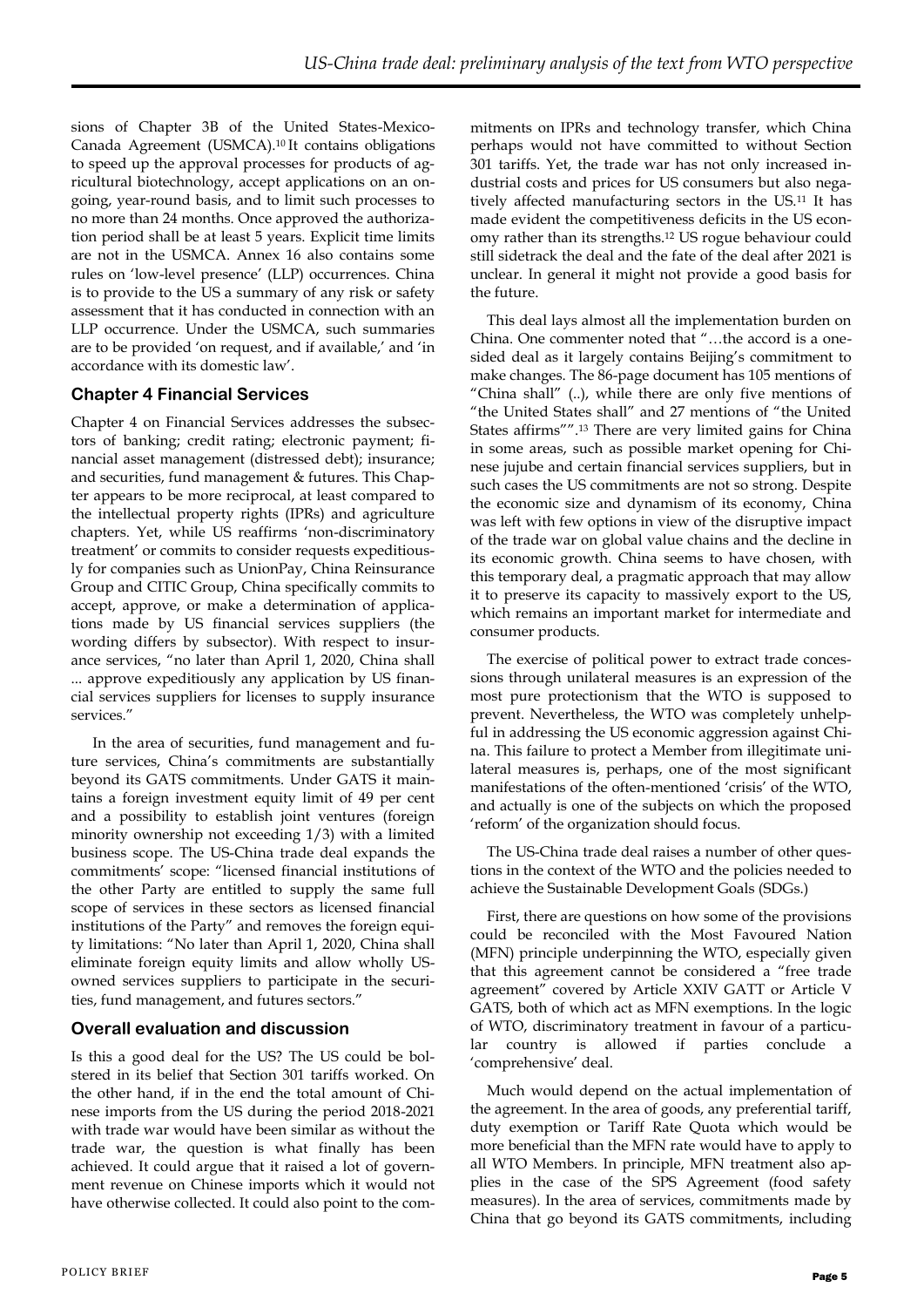the treatment or approval of applications of financial services to operate in China, would have to be applied on an MFN basis.

Second, inevitably, in the real world there will be a trade diversion. This could be significant for certain countries and particular products such as agriculture and energy. Suppliers that 'filled the gaps' in the last two years will probably have to step back which might cause some adjustment problems, although they knew that the market opportunities opened up by the trade war would be temporary. In addition, the referred to Article 6.2.5 of the trade deal acknowledging "that purchases will be made at market prices based on commercial considerations" will still keep open a window for alternative suppliers.

Third, there is a broader question whether this agreement is market-oriented, and how this agreement fits with Article 11 of the WTO Safeguards Agreement. As noted, the very nature of this agreement reveals that, notwithstanding that the US advocates the benefits of free markets, it is prone to State intervention when its companies are under stress or undercut by foreign competitors. Illustrative of this, among many other examples, are the massive subsidies granted to Boeing despite an adverse WTO ruling,<sup>14</sup> the recent call by the US General Attorney for the government to take stakes in mobile companies to counter Huawei's technological advantage in 5G,<sup>15</sup> and the pressures exerted to exclude Huawei from the United Kingdom's market.<sup>16</sup>

Fourth, some of the provisions across the agreement, including on IPRs, technology transfer and agricultural trade might set a precedent for future US negotiations or even provide the basis for proposals of new disciplines in WTO. While these norms might have little implications beyond the bilateral context during the term of application of the trade deal, developing countries should remain vigilant to avoid a further shrinking of the policy space they currently retain to implement industrial and technological policies. The Sustainable Development Goals will not be achieved if such countries are not able to get the technologies they need to diversify their economies and address their development challenges.

#### **Endnotes:**

<sup>1</sup>The text of the agreement can be retrieved from the website of China's Ministry of Commerce (MOFCOM): [http://](http://images.mofcom.gov.cn/english/202001/20200116155105187.pdf) [images.mofcom.gov.cn/](http://images.mofcom.gov.cn/english/202001/20200116155105187.pdf) [english/202001/20200116155105187.pdf.](http://images.mofcom.gov.cn/english/202001/20200116155105187.pdf)

<sup>2</sup>Interestingly, the product categorization in the US-China agreement does not fully correspond with the categorization of agricultural goods, as listed in Annex 1 of the WTO Agreement on Agriculture, and by implication non-agricultural goods (which are all products not classified as agriculture). For instance, mineral waters (HS2201 and HS2202) are considered 'other manufactured goods' (but these are agricultural

goods in the WTO context) and mixtures of odoriferous substances (HS 3302) and seafood (under HS Chapters 3 and 16) are considered 'agriculture' (but considered non-agriculture in the WTO context).

<sup>3</sup>Aileen Kwa and Peter Lunenborg, "US' Section 301 Actions: Why They Are Illegitimate and Misguided", South Centre Research Paper 86, (September 2018). Available from [https://](https://www.southcentre.int/wp-content/uploads/2018/09/RP86_US-Section-301-Actions-Why-They-are-Illegitimate-and-Misguided_EN.pdf) [www.southcentre.int/wp-content/uploads/2018/09/RP86\\_US-](https://www.southcentre.int/wp-content/uploads/2018/09/RP86_US-Section-301-Actions-Why-They-are-Illegitimate-and-Misguided_EN.pdf)[Section-301-Actions-Why-They-are-Illegitimate-and-](https://www.southcentre.int/wp-content/uploads/2018/09/RP86_US-Section-301-Actions-Why-They-are-Illegitimate-and-Misguided_EN.pdf)[Misguided\\_EN.pdf.](https://www.southcentre.int/wp-content/uploads/2018/09/RP86_US-Section-301-Actions-Why-They-are-Illegitimate-and-Misguided_EN.pdf)

4 See, e.g. United Nations Conference on Trade and Development (UNCTAD), Foreign direct investment and performance requirements: New evidence from selected countries (New York and Geneva, United Nations, 2003). Available from [http://unctad.org/en/docs/iteiia20037\\_en.pdf,](http://unctad.org/en/docs/iteiia20037_en.pdf) p. 29.

<sup>5</sup> Joint Statement of the Trilateral Meeting of the Trade Ministers of Japan, the United States and the European Union (14 January 2020). Available from [https://ustr.gov/about-us/policy](https://ustr.gov/about-us/policy-offices/press-office/press-releases/2020/january/joint-statement-trilateral-meeting-trade-ministers-japan-united-states-and-european-union)[offices/press-office/press-releases/2020/january/joint](https://ustr.gov/about-us/policy-offices/press-office/press-releases/2020/january/joint-statement-trilateral-meeting-trade-ministers-japan-united-states-and-european-union)[statement-trilateral-meeting-trade-ministers-japan-united-states](https://ustr.gov/about-us/policy-offices/press-office/press-releases/2020/january/joint-statement-trilateral-meeting-trade-ministers-japan-united-states-and-european-union)[and-european-union.](https://ustr.gov/about-us/policy-offices/press-office/press-releases/2020/january/joint-statement-trilateral-meeting-trade-ministers-japan-united-states-and-european-union)

<sup>6</sup>See, e.g. Federico Ortino, "Non-Discriminatory Treatment in Investment Disputes", Chapter 15 in *Human Rights in International Investment Law and Arbitration*, Pierre-Marie Dupuy, Ernst-Ulrich Petersmann and Francesco Francioni, eds. (Oxford University Press, 2009,

DOI:10.1093/acprof:oso/9780199578184.003.0015).

<sup>7</sup>Understanding on Tariff Rate Quota Administration Provisions of Agricultural Products, as Defined in Article 2 of the Agreement on Agriculture, Ministerial Decision of 7 December 2013. Available from

[https://www.wto.org/english/thewto\\_e/minist\\_e/mc9\\_e/desc](https://www.wto.org/english/thewto_e/minist_e/mc9_e/desci39_e.htm) [i39\\_e.htm.](https://www.wto.org/english/thewto_e/minist_e/mc9_e/desci39_e.htm)

8 Review of the Operation of the Bali Decision on TRQ Administration, G/AG/29, 31 October 2019.

<sup>9</sup>More information about DS511 (*China — Domestic Support for Agricultural Producers*) can be retrieved from [https://www.wto.org/english/tratop\\_e/dispu\\_e/cases\\_e/ds51](https://www.wto.org/english/tratop_e/dispu_e/cases_e/ds511_e.htm)

[1\\_e.htm.](https://www.wto.org/english/tratop_e/dispu_e/cases_e/ds511_e.htm)

<sup>10</sup>Chapter 3 of the USMCA is available at [https://ustr.gov/sites/default/files/files/agreements/FTA/US](https://ustr.gov/sites/default/files/files/agreements/FTA/USMCA/Text/03_Agriculture.pdf) [MCA/Text/03\\_Agriculture.pdf.](https://ustr.gov/sites/default/files/files/agreements/FTA/USMCA/Text/03_Agriculture.pdf)

<sup>11</sup>See, e.g., Aaron Flaaen and Justin Pierce, "Disentangling the Effects of the 2018-2019 Tariffs on a Globally Connected U.S. Manufacturing Sector" (December 2019), available at

[https://www.researchgate.net/publication/338416696\\_Disentan](https://www.researchgate.net/publication/338416696_Disentangling_the_Effects_of_the_2018-2019_Tariffs_on_a_Globally_Connected_US_Manufacturing_Sector) [gling\\_the\\_Effects\\_of\\_the\\_2018-](https://www.researchgate.net/publication/338416696_Disentangling_the_Effects_of_the_2018-2019_Tariffs_on_a_Globally_Connected_US_Manufacturing_Sector)

2019 Tariffs on a Globally Connected US Manufacturing Sect [or.](https://www.researchgate.net/publication/338416696_Disentangling_the_Effects_of_the_2018-2019_Tariffs_on_a_Globally_Connected_US_Manufacturing_Sector)

<sup>12</sup>US labor productivity in the current business cycle has grown at an average rate of just 1.1 percent, well below the long-term average rate of 2.3 percent from 1947 to 2007. See *Shawn Sprague*, "Below trend: the U.S. productivity slowdown since the Great Recession", available at

[https://www.bls.gov/opub/btn/volume-6/below-trend-the-us](https://www.bls.gov/opub/btn/volume-6/below-trend-the-us-productivity-slowdown-since-the-great-recession.htm#_edn4)[productivity-slowdown-since-the-great-recession.htm#\\_edn4.](https://www.bls.gov/opub/btn/volume-6/below-trend-the-us-productivity-slowdown-since-the-great-recession.htm#_edn4)

<sup>13</sup> Cary Huang, "In the Year of the Rat, the US-China trade deal will not usher in a season of goodwill", *South China Morning Post*, 26 January 2020. Available from [https://www.scmp.com/week-](https://www.scmp.com/week-asia/opinion/article/3047341/year-rat-us-china-trade-deal-will-not-usher-season-goodwill)